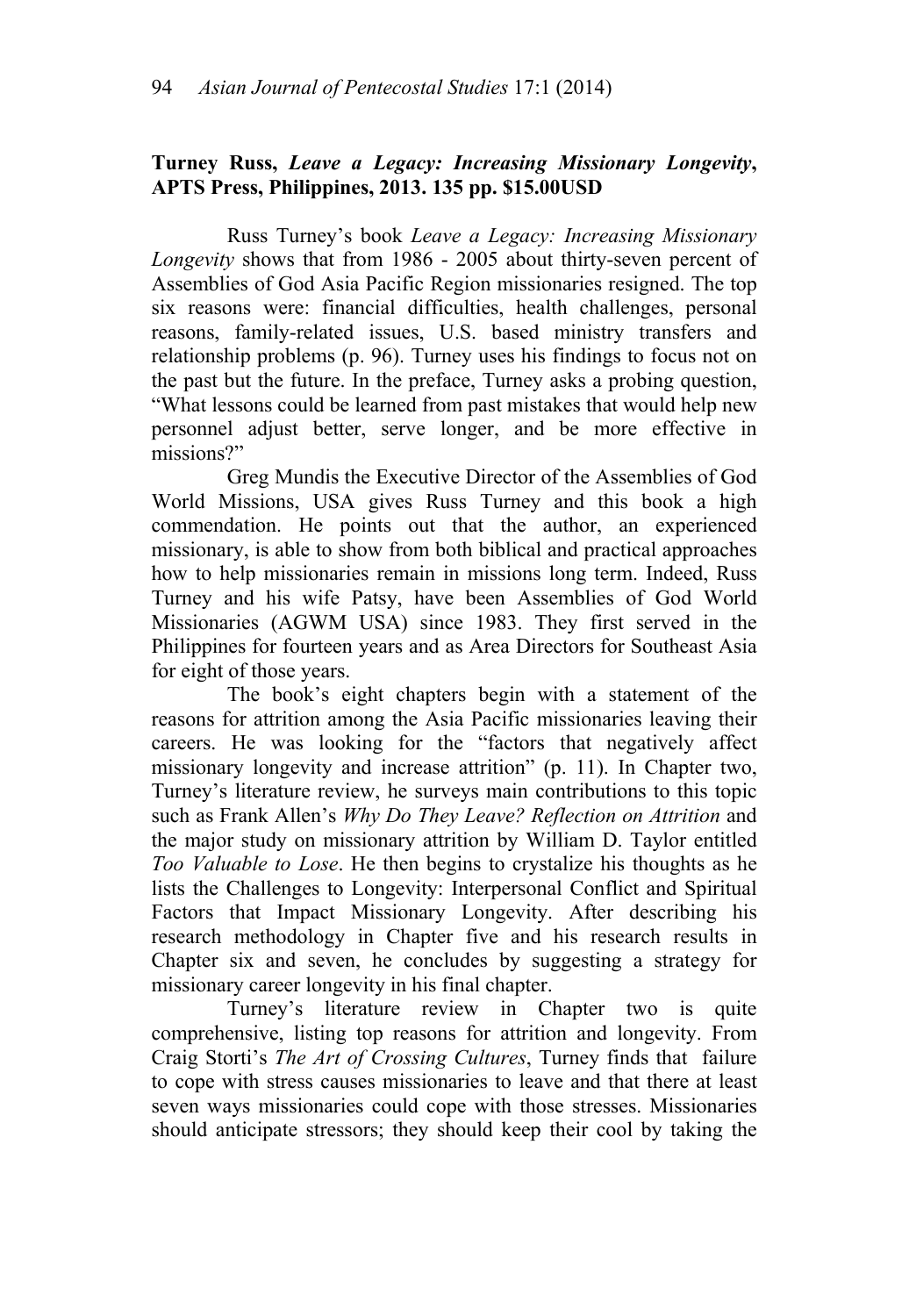stress in stride; know that it is not all that bad; be as positive as possible; do activities that will help them cope such as exercise and sleep; make sure they are in contact with their support people; and make new friendships in the new culture.

In Chapter three Turney recognizes the organizational factors that affect missionary longevity and attrition. He cites William David Taylor who identifies eight principles that help missionaries remain in service from pages 42-45. The principles are: spirituality which refer to faith in God; relational skills as they interact with others; ministry skills that are learned and experienced; training which is continuing education or life-long learning; church involvement with a local church as a base; on-field care or member care; evaluation or assessment to encourage growth; and closure for a proper and positive leaving from the field. Another important factor is mentoring or the biblical term, discipling. Turney states, "The Asia Pacific Region has encouraged a mentoring relationship between new personnel and selected veterans who have demonstrated a positive outlook and have worked well with fellow missionaries and national leaders" (p. 58).

Missionaries will face conflicts. The acid test is how they handle these situations. In Chapter four Turney tackles this sticky topic. He put his finger on the pulse: that is, how conflict is handled is related to spirituality. The missionary's role is that of a peace-maker and not a war-creator. Within this chapter, Turney gives biblical models of longevity from both the Old Testament and New Testament and points to the biblical emphasis on finishing well.

Chapter five is a short one is a succinct description of how he conducted his research project. His perimeters are clear. The time period is 1986-2005. He sent questionnaires to veteran missionaries and garnered information from archives of missionary records, although in doing so found information gaps which he mentioned toward the end of the book.

For the untrained, the reporting of the results in Chapter six may be a little difficult to understand. After a while the reader may get lost in the tables, graphs and charts. It is also confusing why the results from the veteran missionaries were reported in a separate chapter, since these results should have been integrated together.

The most important of Turney's discoveries are found on pages 110, 111, 121 and 122, as to the "reasons why missionaries stayed." The most significant of reasons "were personal piety and a sense of God's call to missions." This information gave Turney the fuel to suggest that training sessions for new and veteran missionaries must